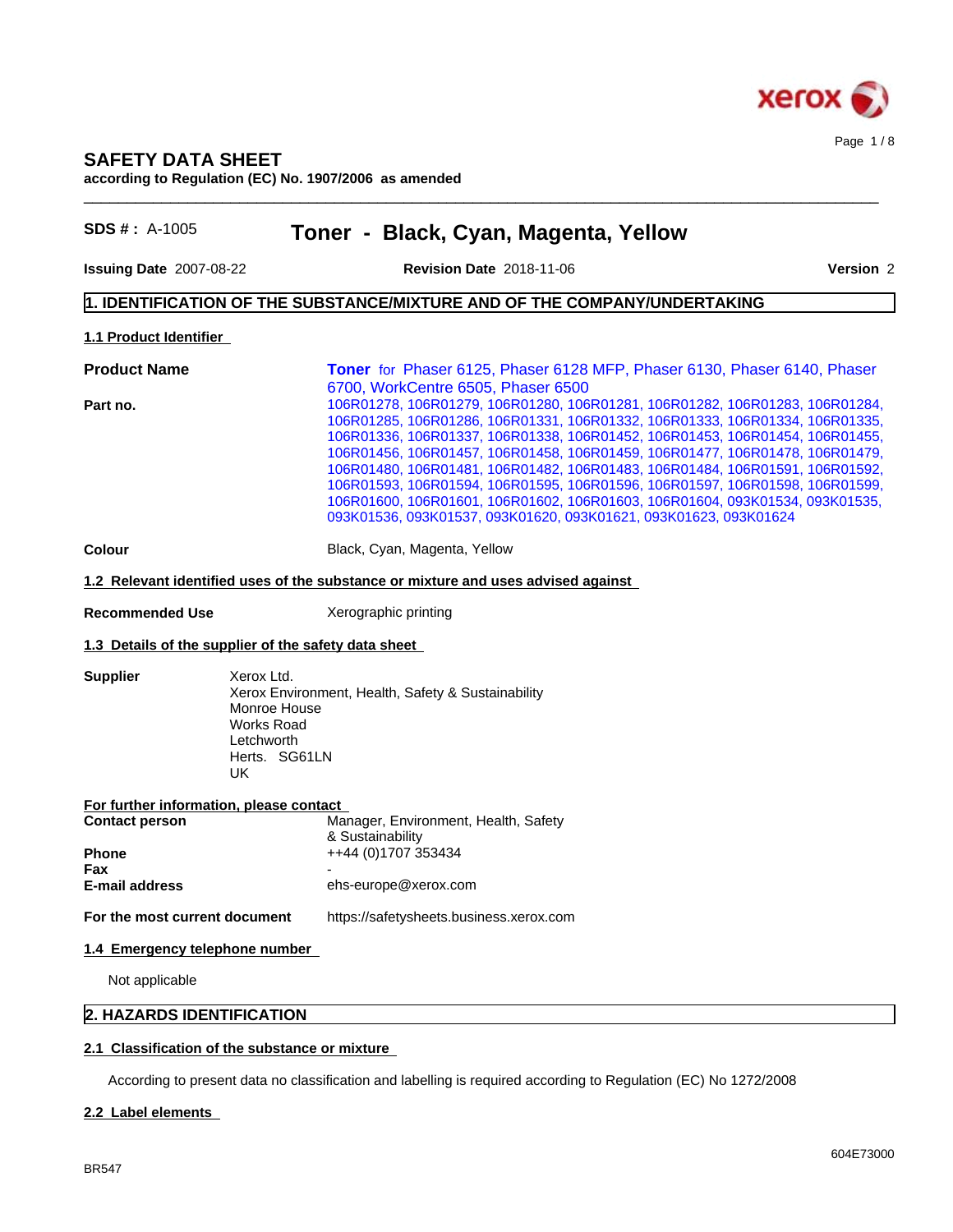

 $\_$  ,  $\_$  ,  $\_$  ,  $\_$  ,  $\_$  ,  $\_$  ,  $\_$  ,  $\_$  ,  $\_$  ,  $\_$  ,  $\_$  ,  $\_$  ,  $\_$  ,  $\_$  ,  $\_$  ,  $\_$  ,  $\_$  ,  $\_$  ,  $\_$  ,  $\_$  ,  $\_$  ,  $\_$  ,  $\_$  ,  $\_$  ,  $\_$  ,  $\_$  ,  $\_$  ,  $\_$  ,  $\_$  ,  $\_$  ,  $\_$  ,  $\_$  ,  $\_$  ,  $\_$  ,  $\_$  ,  $\_$  ,  $\_$  ,

 $\_$  ,  $\_$  ,  $\_$  ,  $\_$  ,  $\_$  ,  $\_$  ,  $\_$  ,  $\_$  ,  $\_$  ,  $\_$  ,  $\_$  ,  $\_$  ,  $\_$  ,  $\_$  ,  $\_$  ,  $\_$  ,  $\_$  ,  $\_$  ,  $\_$  ,  $\_$  ,  $\_$  ,  $\_$  ,  $\_$  ,  $\_$  ,  $\_$  ,  $\_$  ,  $\_$  ,  $\_$  ,  $\_$  ,  $\_$  ,  $\_$  ,  $\_$  ,  $\_$  ,  $\_$  ,  $\_$  ,  $\_$  ,  $\_$  , **Issuing Date** 2007-08-22 **Revision Date** 2018-11-06 **Version** 2

None

#### 2.3 Other hazards

Not a PBT according to REACH Annex XIII May form explosible dust-air mixture if dispersed

### **3. COMPOSITION/INFORMATION ON INGREDIENTS**

#### **3.2 Mixtures**

| <b>Chemical Name</b> | Weight % | CAS No.     | <b>EC-No</b> | <b>Classification (Reg.</b><br>1272/2008) | Hazard<br><b>Statements</b> | <b>REACH Registration</b><br><b>Number</b> |
|----------------------|----------|-------------|--------------|-------------------------------------------|-----------------------------|--------------------------------------------|
| Polymer              | 70-80    | 292629-36-8 | Not listed   | --                                        | $- -$                       | $\sim$                                     |
| Paraffin wax         | 1-10     | 8002-74-2   | 232-315-6    | $\sim$ $\sim$                             | $- -$                       | $\sim$                                     |
| Carbon black         | $0 - 10$ | 1333-86-4   | 215-609-9    | $\sim$ $\sim$                             | $\overline{\phantom{a}}$    | 01-2119384822-32-0065                      |
| Yellow pigment       | $0 - 10$ | 6358-31-2   | 228-768-4    | $\sim$ $\sim$                             | $\sim$ $\sim$               | $\sim$                                     |
| Silica, amorphous    | $<$ 10   | 7631-86-9   | 231-545-4    | $\sim$ $\sim$                             | $- -$                       | $\sim$                                     |
| Cyan Pigment         | $0 - 10$ | 147-14-8    | 205-685-1    | $\sim$ $\sim$                             | $\sim$ $\sim$               | 01-2119458771-32-0044                      |
| Magenta pigment      | $0 - 10$ | 980-26-7    | 213-561-3    | $\sim$ $\sim$                             | $\sim$ $\sim$               | 01-2119456804-33-0008                      |
| Titanium dioxide     | <1       | 13463-67-7  | 236-675-5    | $\sim$ $\sim$                             | $- -$                       | $\sim$                                     |

#### **Note**

"--" indicates no classification or hazard statements apply.

Where no REACH registration number is listed, it is considered confidential to the Only Representative.

Components marked as "Not Listed" are exempt from registration.

# **4. FIRST AID MEASURES**

### **4.1 Description of first aid measures**

| <b>General advice</b>          | For external use only. When symptoms persist or in all cases of doubt seek medical advice.<br>Show this safety data sheet to the doctor in attendance. |
|--------------------------------|--------------------------------------------------------------------------------------------------------------------------------------------------------|
| Eye contact                    | Immediately flush with plenty of water. After initial flushing, remove any contact lenses and<br>continue flushing for at least 15 minutes             |
| <b>Skin contact</b>            | Wash skin with soap and water                                                                                                                          |
| <b>Inhalation</b><br>Ingestion | Move to fresh air<br>Rinse mouth with water and afterwards drink plenty of water or milk                                                               |
|                                |                                                                                                                                                        |

#### **4.2 Most important symptoms and effects, both acute and delayed**

| <b>Acute toxicity</b>   |                                              |
|-------------------------|----------------------------------------------|
| Eyes                    | No known effect                              |
| <b>Skin</b>             | No known effect                              |
| <b>Inhalation</b>       | No known effect                              |
| Ingestion               | No known effect                              |
| <b>Chronic effects</b>  |                                              |
| <b>Chronic toxicity</b> | No known effects under normal use conditions |
| <b>Main symptoms</b>    | Overexposure may cause:                      |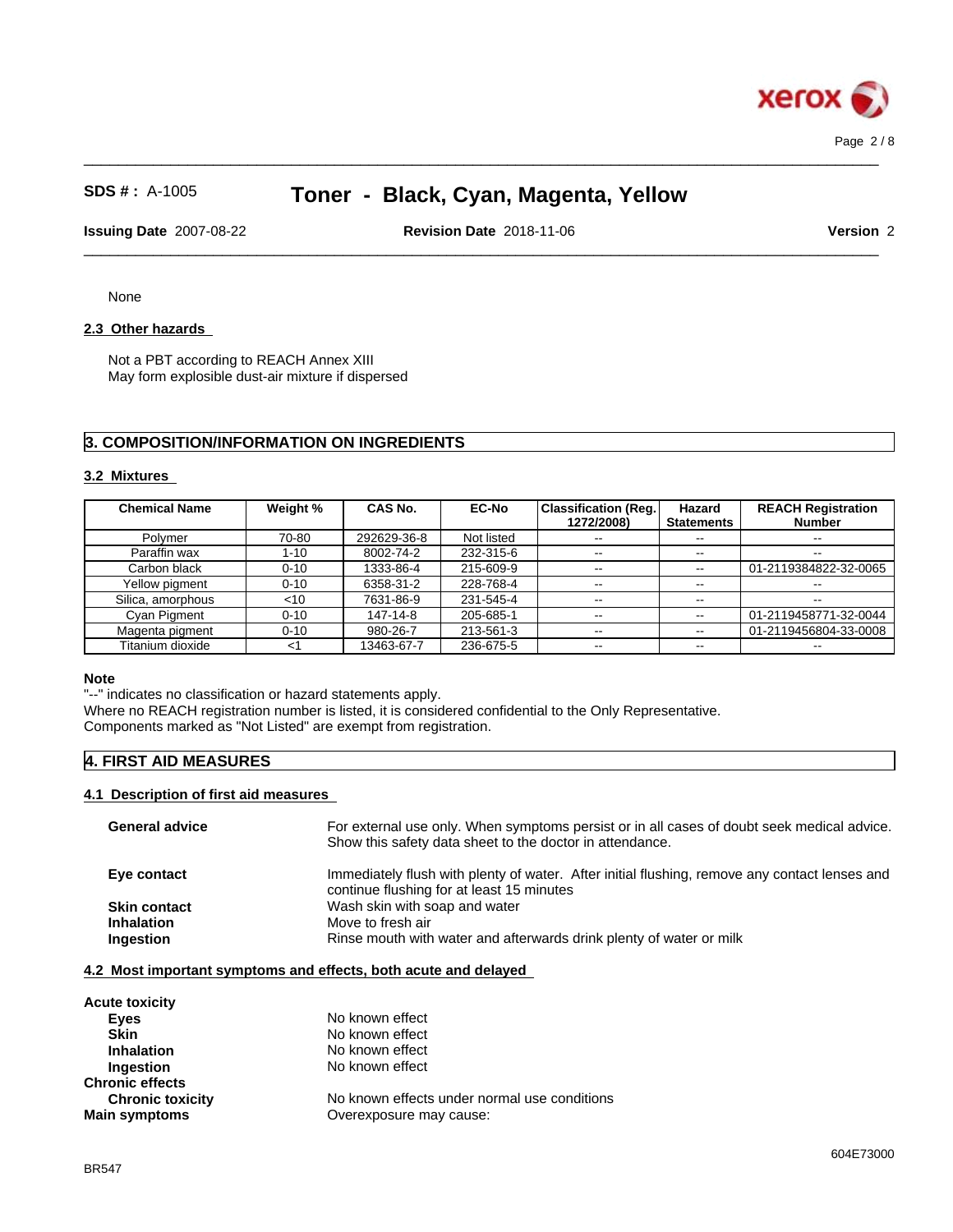

**Issuing Date** 2007-08-22 **Revision Date** 2018-11-06 **Version** 2

 $\_$  ,  $\_$  ,  $\_$  ,  $\_$  ,  $\_$  ,  $\_$  ,  $\_$  ,  $\_$  ,  $\_$  ,  $\_$  ,  $\_$  ,  $\_$  ,  $\_$  ,  $\_$  ,  $\_$  ,  $\_$  ,  $\_$  ,  $\_$  ,  $\_$  ,  $\_$  ,  $\_$  ,  $\_$  ,  $\_$  ,  $\_$  ,  $\_$  ,  $\_$  ,  $\_$  ,  $\_$  ,  $\_$  ,  $\_$  ,  $\_$  ,  $\_$  ,  $\_$  ,  $\_$  ,  $\_$  ,  $\_$  ,  $\_$  ,

 $\_$  ,  $\_$  ,  $\_$  ,  $\_$  ,  $\_$  ,  $\_$  ,  $\_$  ,  $\_$  ,  $\_$  ,  $\_$  ,  $\_$  ,  $\_$  ,  $\_$  ,  $\_$  ,  $\_$  ,  $\_$  ,  $\_$  ,  $\_$  ,  $\_$  ,  $\_$  ,  $\_$  ,  $\_$  ,  $\_$  ,  $\_$  ,  $\_$  ,  $\_$  ,  $\_$  ,  $\_$  ,  $\_$  ,  $\_$  ,  $\_$  ,  $\_$  ,  $\_$  ,  $\_$  ,  $\_$  ,  $\_$  ,  $\_$  ,

mild respiratory irritation similar to nuisance dust.

#### **4.3 Indication of immediate medical attention and special treatment needed**

| <b>Protection of first-aiders</b> | No special protective equipment required |
|-----------------------------------|------------------------------------------|
| Notes to physician                | Treat symptomatically                    |

### **5. FIREFIGHTING MEASURES**

#### **5.1 Extinguishing media**

**Suitable extinguishing media** Use water spray or fog; do not use straight streams, Foam

**Unsuitable extinguishing media** Do not use a solid water stream as it may scatterand spread fire

#### **5.2 Special hazards arising from the substance or mixture**

**Hazardous combustion products**Hazardous decomposition products due to incomplete combustion, Carbon oxides, Nitrogen oxides (NOx)

Fine dust dispersed in air, in sufficient concentrations, and in the presence of an ignition source is a potential dust explosion hazard

#### **5.3 Advice for fire-fighters**

In the event of fire and/or explosion do not breathe fumes. Wear fire/flame resistant/retardant clothing. Use self-contained pressure-demand breathing apparatus if needed to prevent exposure to smoke or airborne toxins. Wear self-contained breathing apparatus and protective suit.

#### **Other information**

| <b>Flammability</b> | Not flammable  |
|---------------------|----------------|
| <b>Flash point</b>  | Not applicable |

#### **6. ACCIDENTAL RELEASE MEASURES**

#### **6.1 Personal precautions, protective equipment and emergency procedures**

Avoid breathing dust

#### **6.2 Environmental precautions**

No special environmental precautions required

#### **6.3 Methods and material for containment and cleaning up**

| <b>Methods for containment</b> | Prevent dust cloud                                                                    |
|--------------------------------|---------------------------------------------------------------------------------------|
| Methods for cleaning up        | Use a vacuum cleaner to remove excess, then wash with COLD water. Hot water fuses the |
|                                | toner making it difficult to remove                                                   |

#### **6.4 Reference to other sections**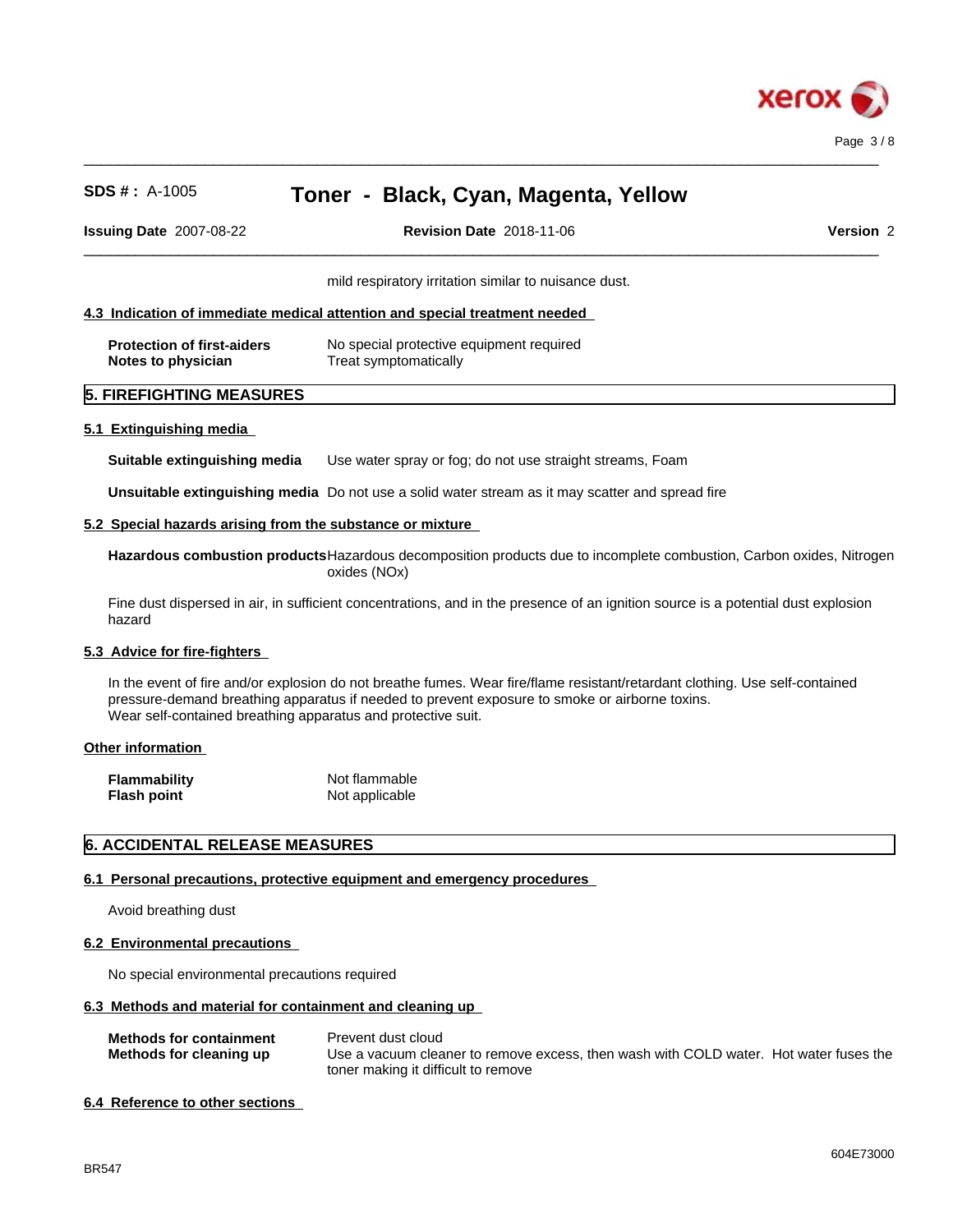

**Issuing Date** 2007-08-22 **Revision Date** 2018-11-06 **Version** 2

 $\_$  ,  $\_$  ,  $\_$  ,  $\_$  ,  $\_$  ,  $\_$  ,  $\_$  ,  $\_$  ,  $\_$  ,  $\_$  ,  $\_$  ,  $\_$  ,  $\_$  ,  $\_$  ,  $\_$  ,  $\_$  ,  $\_$  ,  $\_$  ,  $\_$  ,  $\_$  ,  $\_$  ,  $\_$  ,  $\_$  ,  $\_$  ,  $\_$  ,  $\_$  ,  $\_$  ,  $\_$  ,  $\_$  ,  $\_$  ,  $\_$  ,  $\_$  ,  $\_$  ,  $\_$  ,  $\_$  ,  $\_$  ,  $\_$  ,

 $\_$  ,  $\_$  ,  $\_$  ,  $\_$  ,  $\_$  ,  $\_$  ,  $\_$  ,  $\_$  ,  $\_$  ,  $\_$  ,  $\_$  ,  $\_$  ,  $\_$  ,  $\_$  ,  $\_$  ,  $\_$  ,  $\_$  ,  $\_$  ,  $\_$  ,  $\_$  ,  $\_$  ,  $\_$  ,  $\_$  ,  $\_$  ,  $\_$  ,  $\_$  ,  $\_$  ,  $\_$  ,  $\_$  ,  $\_$  ,  $\_$  ,  $\_$  ,  $\_$  ,  $\_$  ,  $\_$  ,  $\_$  ,  $\_$  ,

The environmental impact of this product has not been fully investigated However, this preparation is not expected to present significant adverse environmental effects.

#### **7. HANDLING AND STORAGE**

#### **7.1 Precautions for safe handling**

Handle in accordance with good industrial hygiene and safety practice, Avoid dust accumulation in enclosed space, Prevent dust cloud

**Hygiene measures** None under normal use conditions

#### **7.2 Conditions for safe storage, including any incompatibilities**

Keep container tightly closed in a dry and well-ventilated place, Store at room temperature

#### **7.3 Specific end uses**

Xerographic printing

## **8. EXPOSURE CONTROLS/PERSONAL PROTECTION**

**8.1 Control parameters**

| Xerox Exposure Limit | $2.5 \text{ mg/m}^3$ (total dust)      |
|----------------------|----------------------------------------|
| Xerox Exposure Limit | $0.4 \text{ mg/m}^3$ (respirable dust) |

**8.2 Exposure controls**

**Engineering measures** None under normal use conditions

**Personal protective equipment**

| Eye/face protection           | No special protective equipment required |
|-------------------------------|------------------------------------------|
| <b>Hand protection</b>        | No special protective equipment required |
| Skin and body protection      | No special protective equipment required |
| <b>Respiratory protection</b> | No special protective equipment required |
| <b>Thermal hazards</b>        | None under normal processing             |
|                               |                                          |

**Environmental Exposure Controls** Keep out of drains, sewers, ditches and waterways

### **9. PHYSICAL AND CHEMICAL PROPERTIES**

**9.1 Information on basic physical and chemical properties**

| Appearance<br><b>Physical state</b><br>Colour | Powder<br>Solid<br><b>Black Cyan Magenta Yellow</b> | Odour<br><b>Odour threshold</b><br>рH | Faint<br>Not applicable<br>Not applicable |  |
|-----------------------------------------------|-----------------------------------------------------|---------------------------------------|-------------------------------------------|--|
| <b>Flash point</b>                            | Not applicable                                      |                                       |                                           |  |
| <b>Boiling point/boiling range</b>            | Not applicable                                      |                                       |                                           |  |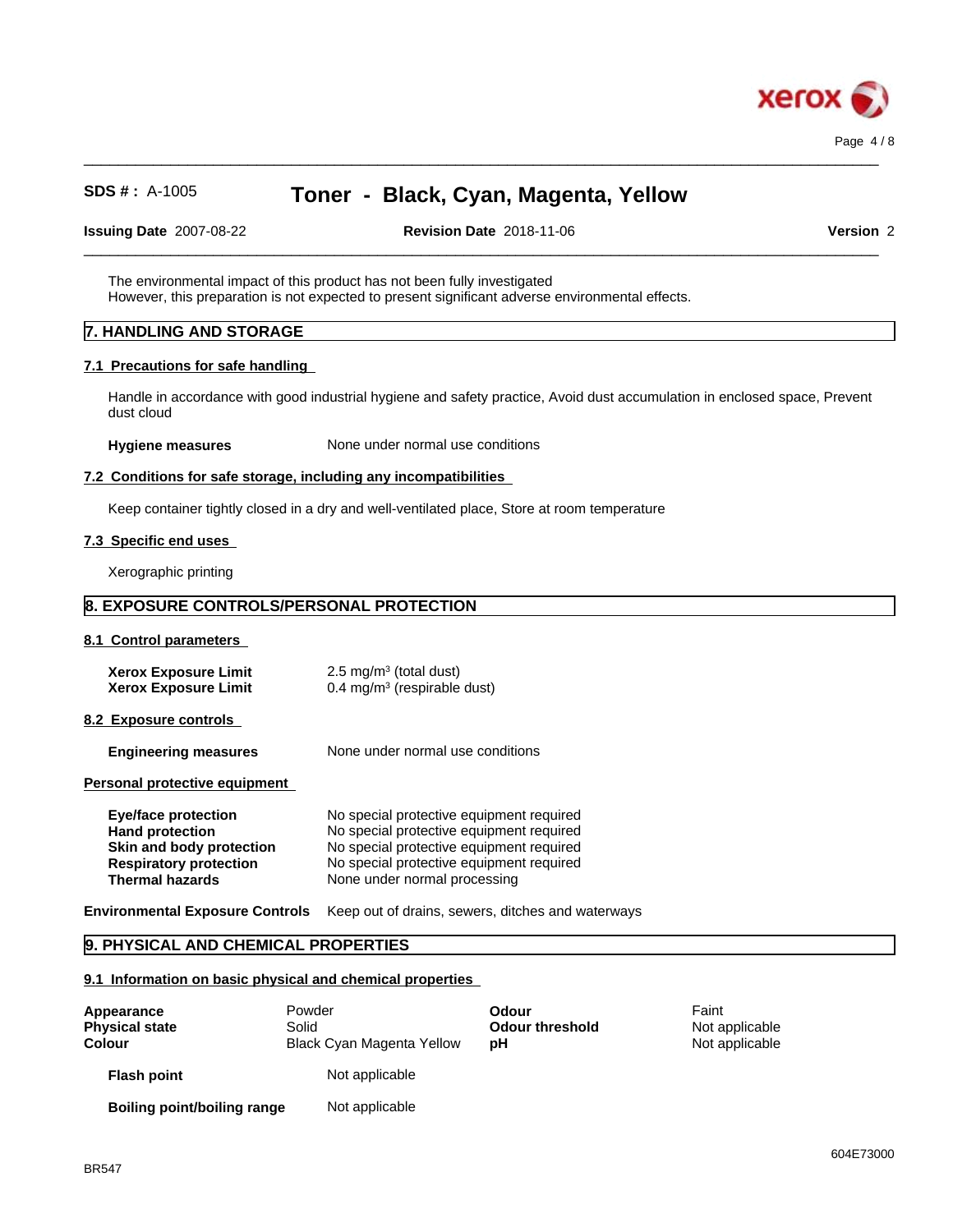

 $\_$  ,  $\_$  ,  $\_$  ,  $\_$  ,  $\_$  ,  $\_$  ,  $\_$  ,  $\_$  ,  $\_$  ,  $\_$  ,  $\_$  ,  $\_$  ,  $\_$  ,  $\_$  ,  $\_$  ,  $\_$  ,  $\_$  ,  $\_$  ,  $\_$  ,  $\_$  ,  $\_$  ,  $\_$  ,  $\_$  ,  $\_$  ,  $\_$  ,  $\_$  ,  $\_$  ,  $\_$  ,  $\_$  ,  $\_$  ,  $\_$  ,  $\_$  ,  $\_$  ,  $\_$  ,  $\_$  ,  $\_$  ,  $\_$  ,

| <b>Issuing Date 2007-08-22</b>    | <b>Revision Date 2018-11-06</b>                                                                                                             | Version 2 |
|-----------------------------------|---------------------------------------------------------------------------------------------------------------------------------------------|-----------|
| Softening point                   | 49 - 60 °C<br>120 - 140 °F                                                                                                                  |           |
| <b>Evaporation rate</b>           | Not applicable                                                                                                                              |           |
| <b>Flammability</b>               | Not flammable                                                                                                                               |           |
| <b>Flammability Limits in Air</b> | Not applicable                                                                                                                              |           |
| <b>Explosive Limits</b>           | No data available                                                                                                                           |           |
| Vapour pressure                   | Not applicable                                                                                                                              |           |
| <b>Vapour density</b>             | Not applicable                                                                                                                              |           |
| <b>Specific gravity</b>           | $\sim$ 1                                                                                                                                    |           |
| <b>Water solubility</b>           | Negligible                                                                                                                                  |           |
| <b>Partition coefficient</b>      | Not applicable                                                                                                                              |           |
| <b>Autoignition temperature</b>   | Not applicable                                                                                                                              |           |
| <b>Decomposition temperature</b>  | Not determined                                                                                                                              |           |
| <b>Viscosity</b>                  | Not applicable                                                                                                                              |           |
| <b>Explosive properties</b>       | Fine dust dispersed in air, in sufficient concentrations, and in the presence of an ignition<br>source is a potential dust explosion hazard |           |
| <b>Oxidising properties</b>       | Not applicable                                                                                                                              |           |

#### **9.2 Other information**

None

# **10. STABILITY AND REACTIVITY**

#### **10.1 Reactivity**

No dangerous reaction known under conditions of normal use

#### **10.2 Chemical stability**

Stable under normal conditions

#### **10.3 Possibility of hazardous reactions**

| <b>Hazardous reactions</b> | None under normal processing            |
|----------------------------|-----------------------------------------|
| Hazardous polymerisation   | Hazardous polymerisation does not occur |

#### **10.4 Conditions to avoid**

Prevent dust cloud, Fine dust dispersed in air, in sufficient concentrations, and in the presence of an ignition source is a potential dust explosion hazard

#### **10.5 Incompatible Materials**

None

#### **10.6 Hazardous decomposition products**

None under normal use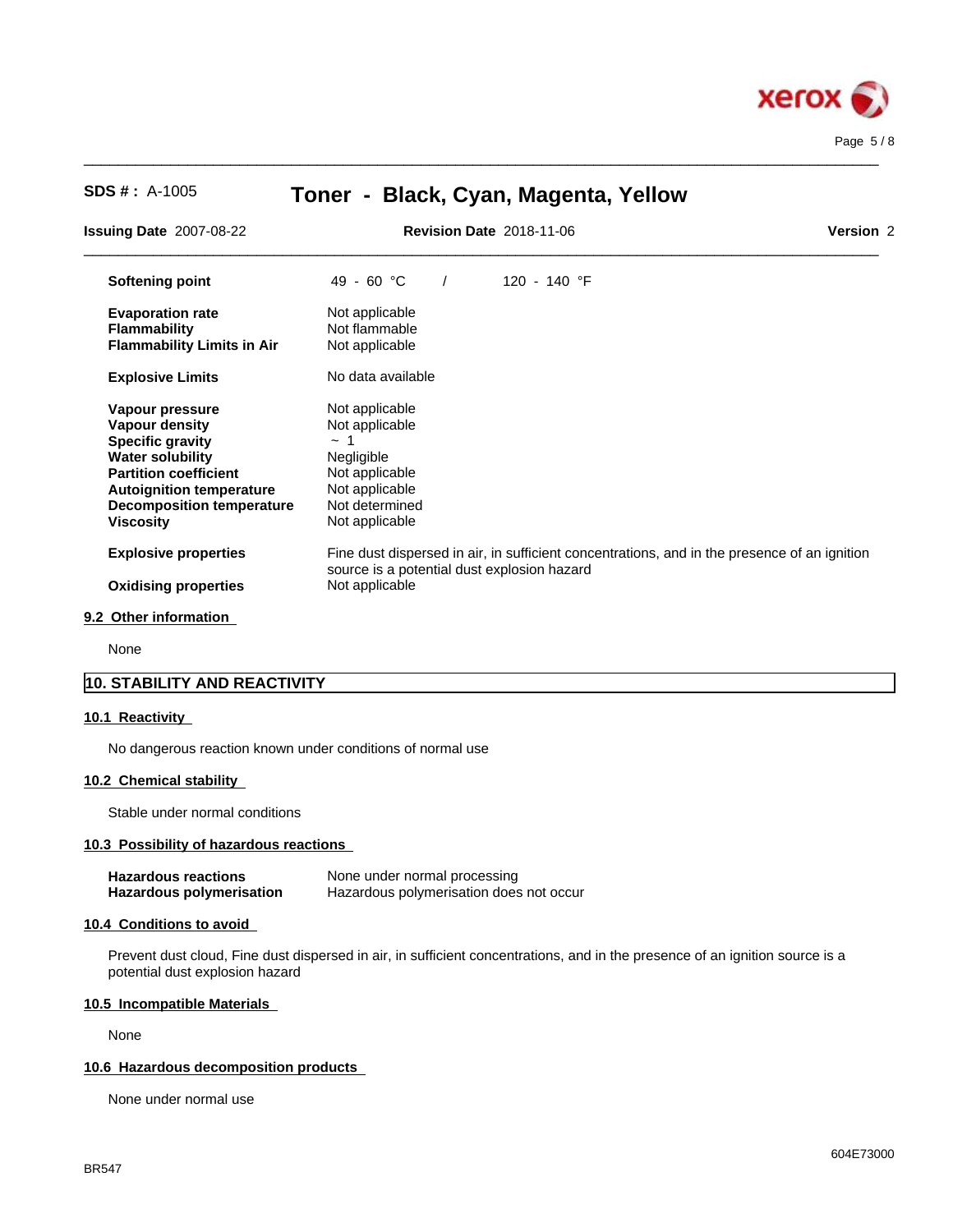

 $\_$  ,  $\_$  ,  $\_$  ,  $\_$  ,  $\_$  ,  $\_$  ,  $\_$  ,  $\_$  ,  $\_$  ,  $\_$  ,  $\_$  ,  $\_$  ,  $\_$  ,  $\_$  ,  $\_$  ,  $\_$  ,  $\_$  ,  $\_$  ,  $\_$  ,  $\_$  ,  $\_$  ,  $\_$  ,  $\_$  ,  $\_$  ,  $\_$  ,  $\_$  ,  $\_$  ,  $\_$  ,  $\_$  ,  $\_$  ,  $\_$  ,  $\_$  ,  $\_$  ,  $\_$  ,  $\_$  ,  $\_$  ,  $\_$  ,

 $\_$  ,  $\_$  ,  $\_$  ,  $\_$  ,  $\_$  ,  $\_$  ,  $\_$  ,  $\_$  ,  $\_$  ,  $\_$  ,  $\_$  ,  $\_$  ,  $\_$  ,  $\_$  ,  $\_$  ,  $\_$  ,  $\_$  ,  $\_$  ,  $\_$  ,  $\_$  ,  $\_$  ,  $\_$  ,  $\_$  ,  $\_$  ,  $\_$  ,  $\_$  ,  $\_$  ,  $\_$  ,  $\_$  ,  $\_$  ,  $\_$  ,  $\_$  ,  $\_$  ,  $\_$  ,  $\_$  ,  $\_$  ,  $\_$  ,

**Issuing Date** 2007-08-22 **Revision Date** 2018-11-06 **Version** 2

## **11. TOXICOLOGICAL INFORMATION**

*The toxicity data noted below is based on the test results of similar reprographic materials.*

#### **11.1 Information on toxicologicaleffects**

#### **Acute toxicity**

| <b>Product Information</b><br><b>Irritation</b> | No skin irritation, No eye irritation                                                                                                                                                |
|-------------------------------------------------|--------------------------------------------------------------------------------------------------------------------------------------------------------------------------------------|
| Oral LD50                                       | $> 5$ g/kg (rat)                                                                                                                                                                     |
| Dermal LD50                                     | $> 5$ g/kg (rabbit)                                                                                                                                                                  |
| <b>LC50 Inhalation</b>                          | $> 5$ mg/L (rat, 4 hr)                                                                                                                                                               |
| <b>Chronic toxicity</b>                         |                                                                                                                                                                                      |
| <b>Product Information</b>                      |                                                                                                                                                                                      |
| <b>Chronic effects</b>                          | No known effects under normal use conditions<br>See "Other Information" in this section.                                                                                             |
| Carcinogenicity<br><b>Other information</b>     | The IARC (International Agency for Research on Cancer) has listed carbon black as                                                                                                    |
|                                                 | "possibly carcinogenic to humans". However, Xerox has concluded that the presence of                                                                                                 |
|                                                 | carbon black in this mixture does not present a health hazard. The IARC classification is                                                                                            |
|                                                 | based on studies evaluating pure, "free" carbon black. In contrast, toner is a formulation                                                                                           |
|                                                 | composed of specially prepared polymer and a small amount of carbon black (or other                                                                                                  |
|                                                 | pigment). In the process of making toner, the small amount of carbon black becomes                                                                                                   |
|                                                 | encapsulated within a matrix. Xeroxhas performed extensive testing of toner, including a                                                                                             |
|                                                 | chronic bioassay (test for potential carcinogenicity). Exposure to toner did not produce<br>evidence of cancer in exposed animals. The results were submitted to regulatory agencies |
|                                                 | and published extensively.                                                                                                                                                           |
|                                                 | The IARC (International Agency for Research on Cancer) has listed titanium dioxide as                                                                                                |
|                                                 | "possibly carcinogenic to humans". However, Xerox has concluded that the presence of                                                                                                 |
|                                                 | titanium dioxide in this mixture does not present a health hazard. The IARC classification is                                                                                        |
|                                                 | based on studies in rats using high concentrations of pure, unbound TiO2 particles of<br>respirable size. The Titanium Dioxide Industry REACH Consortium have concluded that         |
|                                                 | these effects were species-specific, attributable to lung overload and not specific to TiO2,                                                                                         |
|                                                 | i.e. similar effects would also be seen for other low solubility dusts. Toxicological and                                                                                            |
|                                                 | epidemiological studies do not suggest a carcinogenic effects in humans. In addition, the                                                                                            |
|                                                 | titanium dioxide in this mixture is encapsulated in a matrix or bound to the surface of the                                                                                          |
|                                                 | toner.                                                                                                                                                                               |
| Other toxic effects                             |                                                                                                                                                                                      |
| Product Information                             |                                                                                                                                                                                      |
| <b>Sensitisation</b>                            | No sensitisation responses were observed                                                                                                                                             |
| <b>Mutagenic effects</b>                        | Not mutagenic in AMES Test                                                                                                                                                           |
| <b>Reproductive toxicity</b>                    | This product does not contain any known or suspected reproductive hazards                                                                                                            |
| <b>Target organ effects</b>                     | None known                                                                                                                                                                           |
| Other adverse effects                           | None known                                                                                                                                                                           |
| <b>Aspiration Hazard</b>                        | Not applicable                                                                                                                                                                       |

# **12. ECOLOGICAL INFORMATION**

#### **12.1 Toxicity**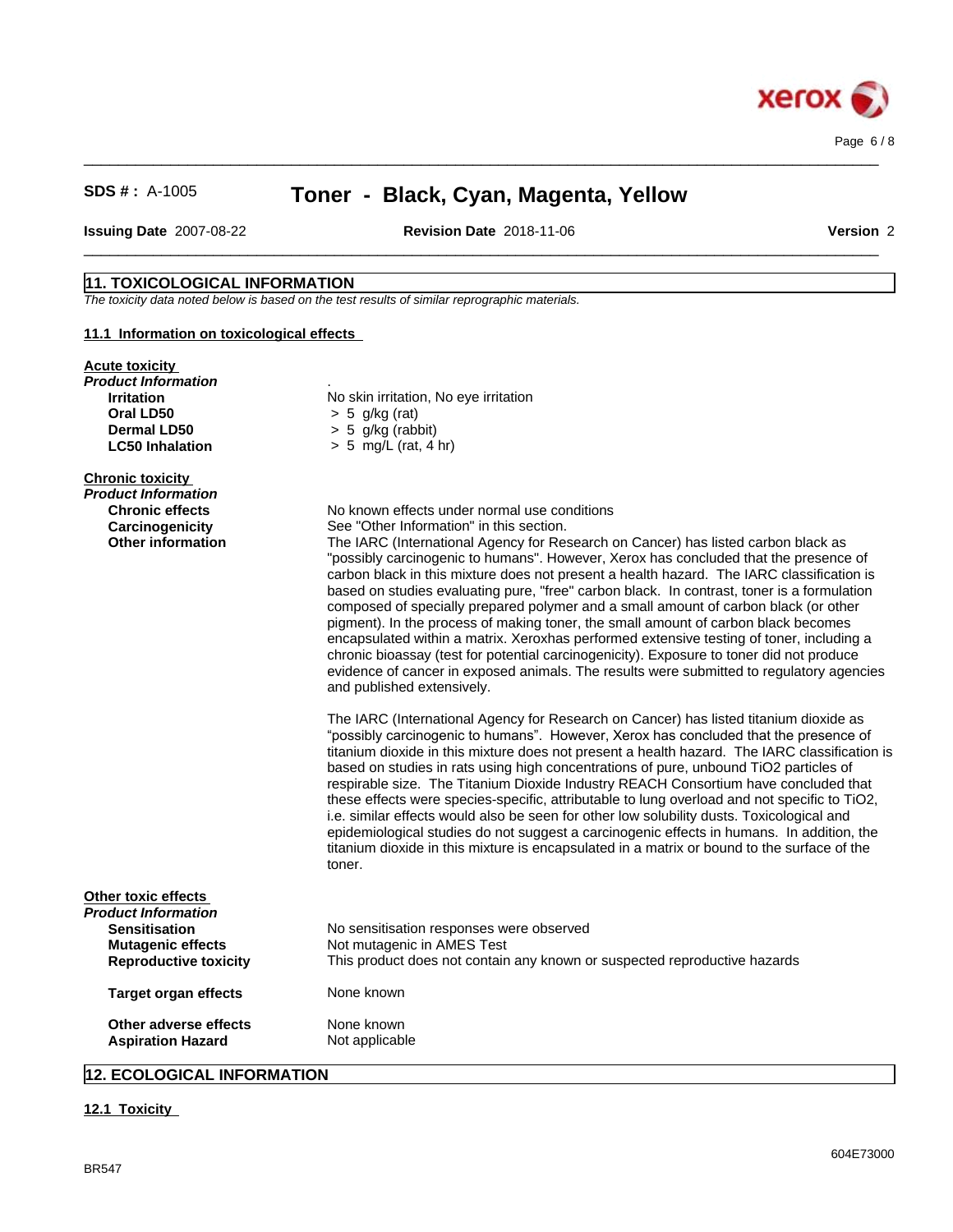

**Issuing Date** 2007-08-22 **Revision Date** 2018-11-06 **Version** 2

 $\_$  ,  $\_$  ,  $\_$  ,  $\_$  ,  $\_$  ,  $\_$  ,  $\_$  ,  $\_$  ,  $\_$  ,  $\_$  ,  $\_$  ,  $\_$  ,  $\_$  ,  $\_$  ,  $\_$  ,  $\_$  ,  $\_$  ,  $\_$  ,  $\_$  ,  $\_$  ,  $\_$  ,  $\_$  ,  $\_$  ,  $\_$  ,  $\_$  ,  $\_$  ,  $\_$  ,  $\_$  ,  $\_$  ,  $\_$  ,  $\_$  ,  $\_$  ,  $\_$  ,  $\_$  ,  $\_$  ,  $\_$  ,  $\_$  ,

 $\_$  ,  $\_$  ,  $\_$  ,  $\_$  ,  $\_$  ,  $\_$  ,  $\_$  ,  $\_$  ,  $\_$  ,  $\_$  ,  $\_$  ,  $\_$  ,  $\_$  ,  $\_$  ,  $\_$  ,  $\_$  ,  $\_$  ,  $\_$  ,  $\_$  ,  $\_$  ,  $\_$  ,  $\_$  ,  $\_$  ,  $\_$  ,  $\_$  ,  $\_$  ,  $\_$  ,  $\_$  ,  $\_$  ,  $\_$  ,  $\_$  ,  $\_$  ,  $\_$  ,  $\_$  ,  $\_$  ,  $\_$  ,  $\_$  ,

On available data, the mixture / preparation is not harmful to aquatic life

#### **12.2 Persistence and degradability**

Not readily biodegradable

#### **12.3 Bioaccumulative potential**

Bioaccumulation is unlikely

#### **12.4 Mobility in soil**

Insoluble in water

#### **12.5 Results of PBT and vPvB assessment**

Not a PBT according to REACH Annex XIII

#### **12.6 Other adverse effects**

Presents little or no hazard to the environment

| 13. DISPOSAL CONSIDERATIONS<br>13.1 Waste treatment methods |                                                                                                                                                                    |  |
|-------------------------------------------------------------|--------------------------------------------------------------------------------------------------------------------------------------------------------------------|--|
|                                                             |                                                                                                                                                                    |  |
| <b>EWC Waste Disposal No.</b>                               | 08 03 18                                                                                                                                                           |  |
| Other information                                           | Although toner is not an aquatic toxin, microplastics may be a physical hazard to aquatic life<br>and should not be allowed to enter drains, sewers, or waterways. |  |

## **14. TRANSPORT INFORMATION**

#### **14.1 UN/ID No**

Not regulated

#### **14.2 Proper shipping name**

Not regulated

#### **14.3 Transport hazard class(es)**

Not classified

#### **14.4 Packing Group**

Not applicable